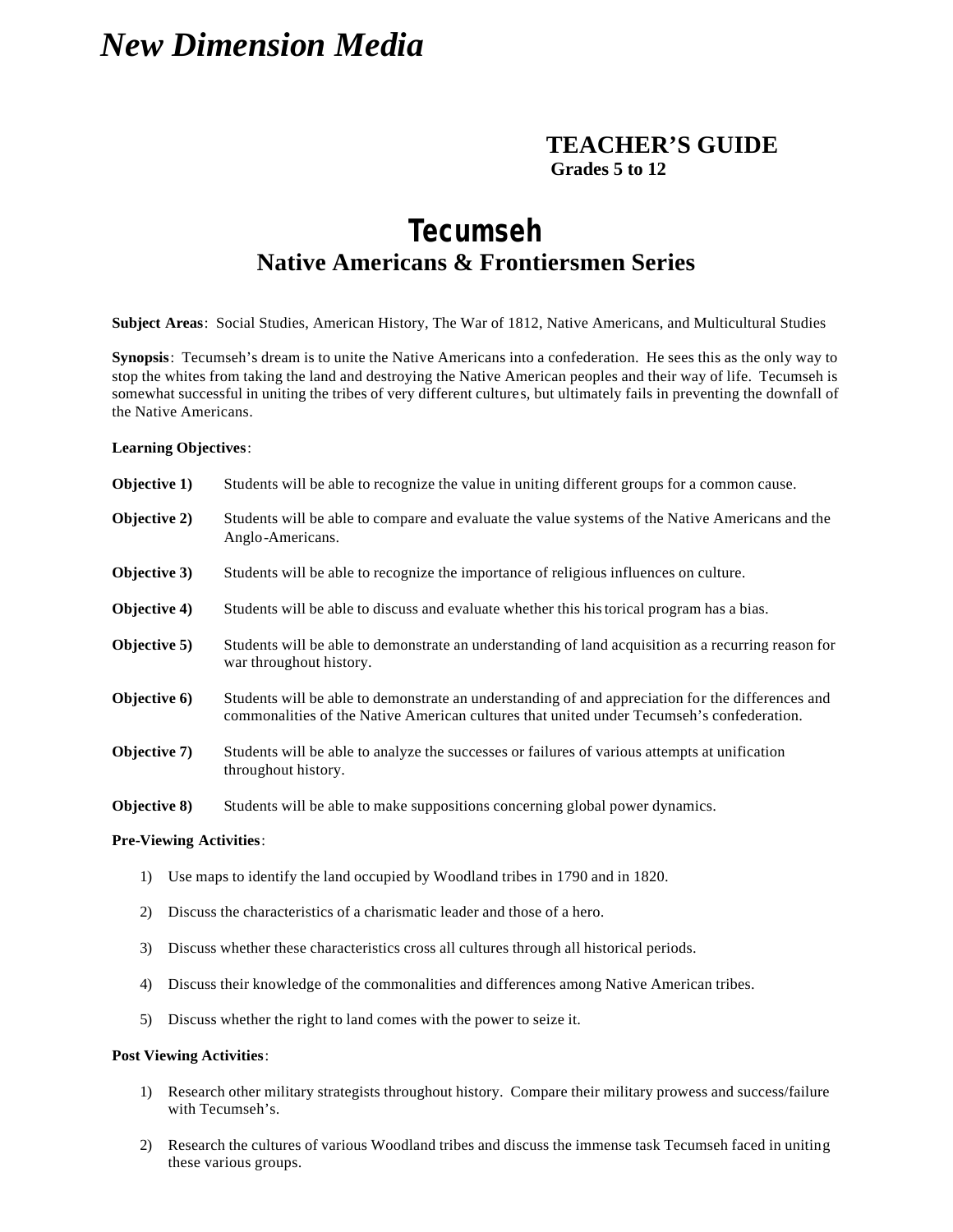- 3) Research the powerful influence of religious fervor on military action throughout history and today. Compare this with the religious fervor of the Shawnee prophet Lalawithica and his influence in uniting the Native American tribes into Tecumseh's confederacy.
- 4) Form teams and debate the reasons why Tecumseh's confederacy failed, but the 13 colonies, the model that inspired him succeeded.
- 5) Form small groups and discuss the possibility of forming confederations today to make a united Asia or Africa.
- 6) Form debate teams to discuss whether the end justifies the means in military action both in the past and today.
- 7) Form teams, which will each discuss what the world would be like today if Tecumseh's confederation had successfully defeated the U.S. Military. Each group will share its ideas with the whole class.
- 8) Discuss whether this program has a bias. Is a biased representation valid? Is a biased representation of history appropriate for educational purposes?

#### **Post Viewi ng Questions for Discussion**:

- 1) Compare Tecumseh with William Henry Harrison. Who was the hero? Who was a success and who was a failure? Why?
- 2) Was the U.S. Government justified in taking over Native American hunting grounds, destroying villages and killing the Native Americans? What was their justification or reason? Is this type of land acquisition occurring in the world today?
- 3) Should the Native Americans today seek reparations for the land taken from them?
- 4) Why did Tecumseh's confederation fail?

#### **Essential Facts**:

- 1775: White settlers from Virginia colony encroach on Native American land in Ohio country. Many tribes retreat; Shawnee stand and fight.
- 1779: 1/3 of Shawnee give up and leave Ohio country.
- 1790: U.S. in huge debt from French & Indian War. U.S. sells tribal lands in Ohio country to land speculators to reduce some of their debt.
- 1790: Native Americans defeat St. Claire due to army's lack of training in wilderness warfare.
- 1793: General "Mad" Anthony Wayne defeats Native Americans, destroys villages.
- 1806: Tecumseh's brother Lalawithica becomes a revered Shawnee prophet.
- 1809: William Henry Harrison bribes Native American chiefs to sign away three million acres at Fort Wayne, IN.
- 1810: William Henry Harrison and Tecumseh's Confederacy meet for the first time.
- 1811: Harrison defeats Native Americans at Tippecanoe.
- 1812: U.S. Declares War on Great Britain. Tecumseh and British form an alliance against the U.S.
- 1813: Tecumseh dies during battle in Canada.

#### **Vocabulary**:

confederacy, frontier, wilderness warfare, skirmishes, land speculators, "long knives", prophet, military occupation, vengeance, alliance, orator